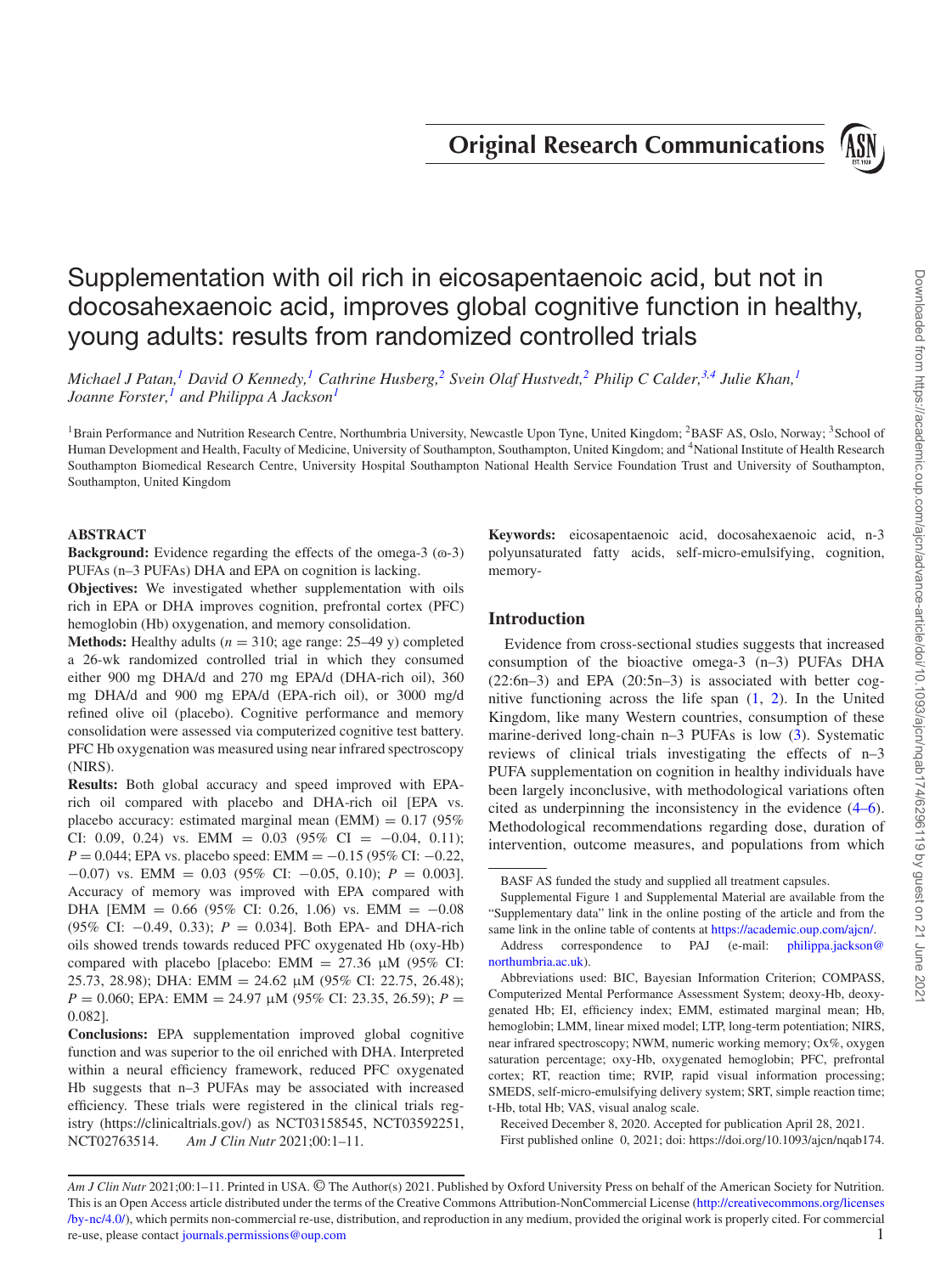study samples should be drawn have been proposed elsewhere [\(4,](#page-9-3) [5,](#page-9-4) [7,](#page-9-5) [8\)](#page-9-6). Emerging evidence also highlights the importance of the formulation of the interventions themselves for optimal digestion and absorption to ensure maximal delivery of DHA and EPA to tissues [\(9,](#page-9-7) [10\)](#page-9-8).

To date, most investigations of the cognitive effects of n– 3 PUFAs have focused on DHA, due to its relative abundance in central nervous system tissue and important structural and signaling functions therein. However, recent evidence from short-term trials indicates that treatment with EPA may be relevant to cognitive function in healthy adults [\(11,](#page-9-9) [12\)](#page-9-10). Possibly underpinning these effects, emerging evidence suggests that EPA may improve neural efficiency [\(13\)](#page-9-11) and increase prefrontal cortex (PFC) hemoglobin (Hb) oxygenation during the performance of cognitive tasks [\(14\)](#page-9-12). Moreover, a pilot study that assessed the effects of 20 wk of supplementation with  $1600$  mg DHA  $+ 400$  mg EPA daily found that the observed improvement in neurovascular coupling to a cognitive test battery following the intervention was correlated with increases in erythrocyte concentrations of EPA, but not DHA [\(15\)](#page-9-13). Interestingly, with regard to modulation of PFC Hb oxygenation during cognitive tasks, results from a pilot study using continuous wave near infrared spectroscopy (NIRS) showed an effect of fish oil enriched with DHA but not EPA, and a dose-dependent increase in PFC Hb oxygenation following DHA-rich oil in a larger follow-up investigation using the same technique [\(16,](#page-9-14) [17\)](#page-9-15). Direct comparisons of the effects of DHAand EPA-enriched interventions in the literature are limited [\(12,](#page-9-10) [18\)](#page-9-16), yet this approach would serve to address the aforementioned disparate findings, and further clarify the specific effects of each of these fatty acids on cognition.

Therefore, the primary aim of the current trial was to build upon previous findings [\(19\)](#page-9-17) by comparing the effects of treatments enriched with either EPA or DHA, designed for enhanced absorption, on cognition in healthy young adults who habitually consume low amounts of oily fish. As a secondary aim, PFC Hb oxygenation was measured using frequency domain NIRS. This technique allows for the quantification of changes in Hb parameters and therefore accurate comparisons of pre- and postintervention assessments, a limitation of previous research [\(16,](#page-9-14) [17\)](#page-9-15). Finally, an additional exploratory assessment of learning investigated overnight memory consolidation with the aim of building on the small number of n–3 PUFA trials that have used learning-memory tasks to date [\(20–23\)](#page-9-18).

## **Methods**

This article describes results from 3 trials. Each trial answered individual research questions and the data from each trial were analyzed separately. All participants were enrolled into the cognitive function trial (NCT02763514) and subsamples from this total sample completed either the NIRS (NCT03158545) or learning-memory (NCT03592251) assessment components. The remaining participants took part in assessments of sleep (NCT03559361) [data published elsewhere [\(24\)](#page-9-19)].

All 3 trials reported here (NCT03158545, NCT03592251, and NCT02763514) were conducted at Northumbria University between October 2016 and November 2018 and adhered to the guidelines of the Declaration of Helsinki (2013). Ethical approval for the cognitive function trial (NCT02763514) was granted by the National Health Service Research Ethics Committee (Yorkshire and The Humber—Bradford Leeds Research Ethics Committee) on 12 September 2016; all 3 trials were granted approval from the Northumbria University Ethics Committee (SUB067\_Patan\_230316, SUB087\_Patan\_080616, SUB808). Written informed consent was obtained from all participants.

#### **Participants**

Participant disposition through the trial is displayed in **[Figure 1](#page-2-0)**. All participants enrolled onto the trials were aged between 25 and 49 y and had to pass a physical/lifestyle screening to demonstrate they were in good health. This age cohort was selected for the trial on the basis that it has been largely overlooked by previous studies that have tended to focus on children or older adults, yet a decline in cognitive performance measures is already apparent in early adulthood  $(25)$ . Having good health was identified as being a nonsmoker; free from prescription, herbal, illicit, or recreational drugs (females taking the contraceptive pill were included); free from major illnesses; and having a blood pressure  $\langle 159/99 \rangle$  mm Hg and a BMI (kg/m<sup>2</sup>) between 18.5 and 35. Eligible participants consumed oily fish less than once per week, measured via the DHA food-frequency questionnaire  $(26)$ , and reported no habitual consumption of dietary supplements, including omega-3 supplements. Participants were recruited via posters, advertisements placed on social media websites, or emails sent out to university staff and students, and were either students or staff attending/working at Northumbria University or individuals living in the Newcastle-upon-Tyne surrounding area. Participant baseline demographic data are provided in **[Table 1](#page-3-0)**.

A total of 366 males and females were recruited, with 337 being eligible for the study after the screening and training visit, of whom 310 completed all trial requirements. Of the 27 participants who were withdrawn from the trial, 15 participants were lost to follow-up, 5 withdrew for personal reasons, 2 were withdrawn after randomization due to having a BMI >35, 2 withdrew due to gastrointestinal upset, 2 withdrew due to an unrelated illness, and 1 withdrew due to becoming pregnant.

#### **Trial design**

All trials used randomized, placebo-controlled, double-blind, parallel-group designs with participants being randomly assigned to 1 of 3 treatment groups (placebo oil, DHA-rich oil, or EPArich oil) for a period of 26 wk. All treatment capsules were supplied by BASF AS. Treatment was 3 capsules/d of ∼1 g each. For the DHA-rich treatment, the amount of DHA was at least 300 mg and EPA at least 90 mg/capsule, providing a total of at least 900 mg DHA/d and 270 mg EPA/d (Accelon™ DHA EE capsules, BASF); for the EPA-rich treatment, the amount of DHA was at least 120 mg and EPA at least 300 mg per capsule, providing a total of at least 360 mg DHA/d and 900 mg EPA/d (Accelon™ EPA EE capsules, BASF). Each of the placebo capsules contained 1000 mg refined olive oil. The active treatments contained oils derived from fish. The DHA- and EPA-rich treatments also contained a self–microemulsifying delivery system (SMEDS), a proprietary mixture of surfactants and cosolvents that spontaneously emulsify the oils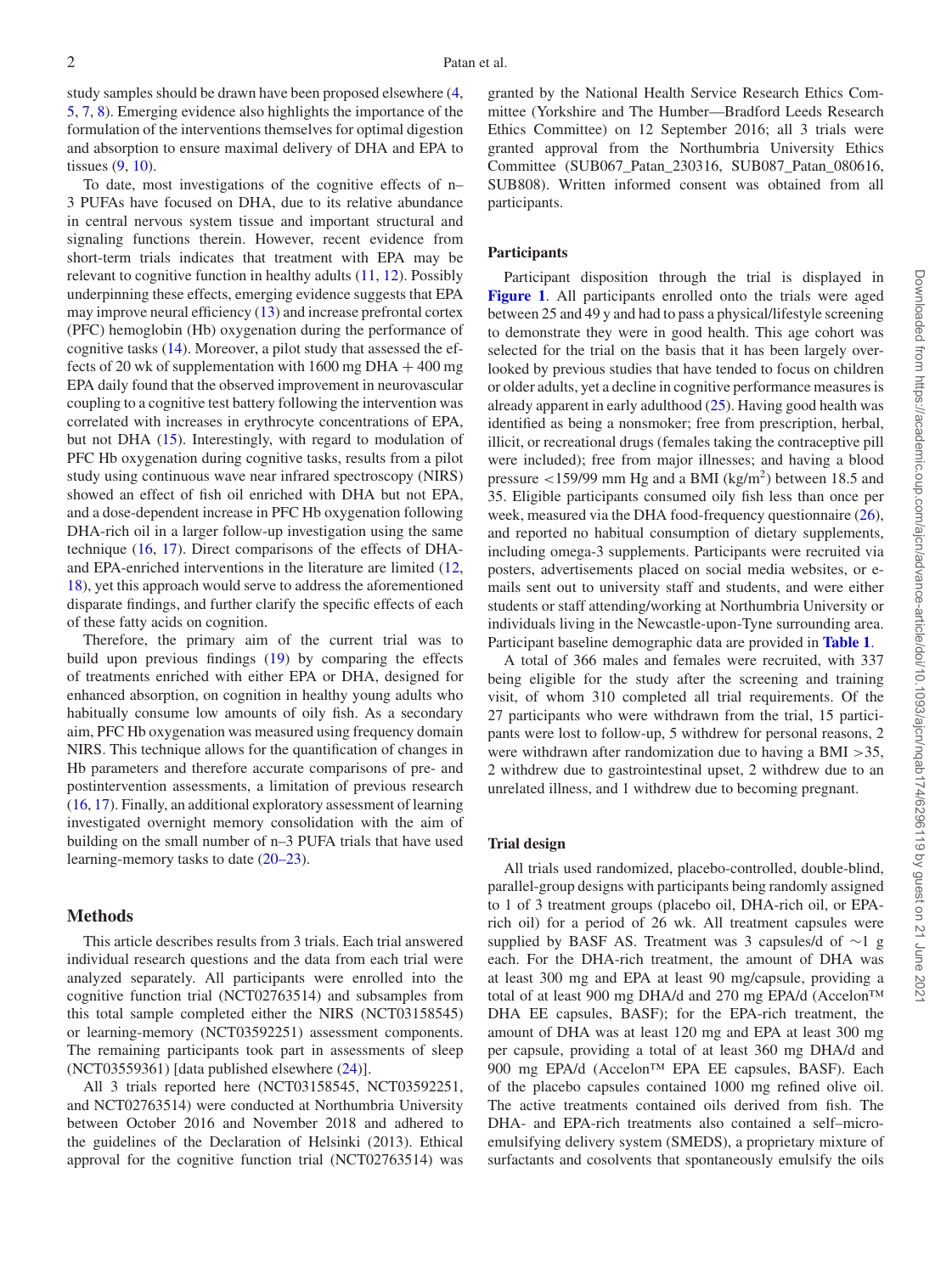<span id="page-2-0"></span>

**FIGURE 1** CONSORT flow diagram. ∗Data from the sleep subsample are published elsewhere [\(24\)](#page-9-19). CONSORT, Consolidated Standards of Reporting Trials; NIRS, near infrared spectroscopy.

upon reaching the stomach and gastrointestinal tract, resulting in a larger surface area of the contents upon dispersion in the gastrointestinal tract. These formulations successfully improve the bioavailability of the n–3 PUFAs [\(10\)](#page-9-8). Participants were instructed to consume their capsules with a glass of water at night, prior to bedtime. A nighttime dosing regime was selected based on recent evidence for diurnal rhythms of DHA and EPA in humans, which suggests optimal times of dosing to maximize bioavailability [\(27\)](#page-10-0).

A computer-generated randomization schedule was used to allocate participants to the treatments (www.randomization.co [m\). Placebo and treatment capsules were identical in size and](http://www.randomization.com) shape. Capsules were provided in opaque containers that were coded and distributed by researchers at Northumbria University according to the randomization schedule. To maintain blinding throughout the trial, a third party within the university created the randomization schedule and the coded treatments prior to their delivery to the research team. Participants were sequentially allocated a randomization number and unblinding took place when all analyses were completed.

General demographic information and eligibility criteria were collected and assessed before participants were accepted onto the trials. Cognitive assessments, blood samples, NIRS measurements, and measures of mood were obtained at baseline and after 26 wk of supplementation. For the subsample enrolled in the memory consolidation trial (NCT03592251), an additional assessment took place after 13 wk. Participants were instructed to maintain their normal diets for the duration of the trials. Treatment compliance was determined via capsule count of leftover treatments returned by each participant.

The primary endpoints of the cognitive function study were accuracy of memory (cognitive function) and subjective mental fatigue (mood), and the primary endpoint of the NIRS study was PFC Hb oxygenation. Memory consolidation and associations between NIRS outcomes and n–3 index were exploratory outcomes, with all other outcomes being secondary endpoints. Data were collected from September 2016 to May 2018.

#### **Whole-blood sample collection and assays**

Blood samples (6 mL) were collected via venipuncture into EDTA-coated Vacutainer (Becton, Dickinson U.K.). The samples were stored in an icebox or at 5◦C and were processed within 4–8 h of collection. Blood was centrifuged at 2000 rpm (913  $\times$  *g*) for 10 min at room temperature. Following this, the top layer of plasma was removed using a pastette and discarded. One milliliter of RBCs was then collected from the bottom of the evacuated tube, transferred into a 15-mL centrifuge tube, and made up to 15 mL with PBS. The mixture was then inverted and centrifuged at 1200 rpm  $(350 \times g)$ for 10 min, at room temperature, with a low brake. The PBS was then removed and the washing process was repeated for a second time. After the second wash, the remaining RBCs were transferred into labeled 1.5-mL microtubes and immediately frozen at −80◦C until analysis. RBC fatty acid composition was then assessed by GC, as described elsewhere [\(24,](#page-9-19) [28\)](#page-10-1). The fatty acids are expressed as a weight percentage of total fatty acids present. The n–3 index was calculated as  $\%$  EPA +  $\%$ DHA.

#### **Cognitive assessments**

All cognitive tasks were delivered using the Computerized Mental Performance Assessment System (COMPASS; Northumbria University, UK; see: [www.cognitivetesting.co.uk\)](http://www.cognitivetesting.co.uk). This testing system can deliver a tailored collection of tasks, with fully randomized parallel versions of each task administered during each assessment for each participant. The cognitive tasks used within the battery have previously been shown to be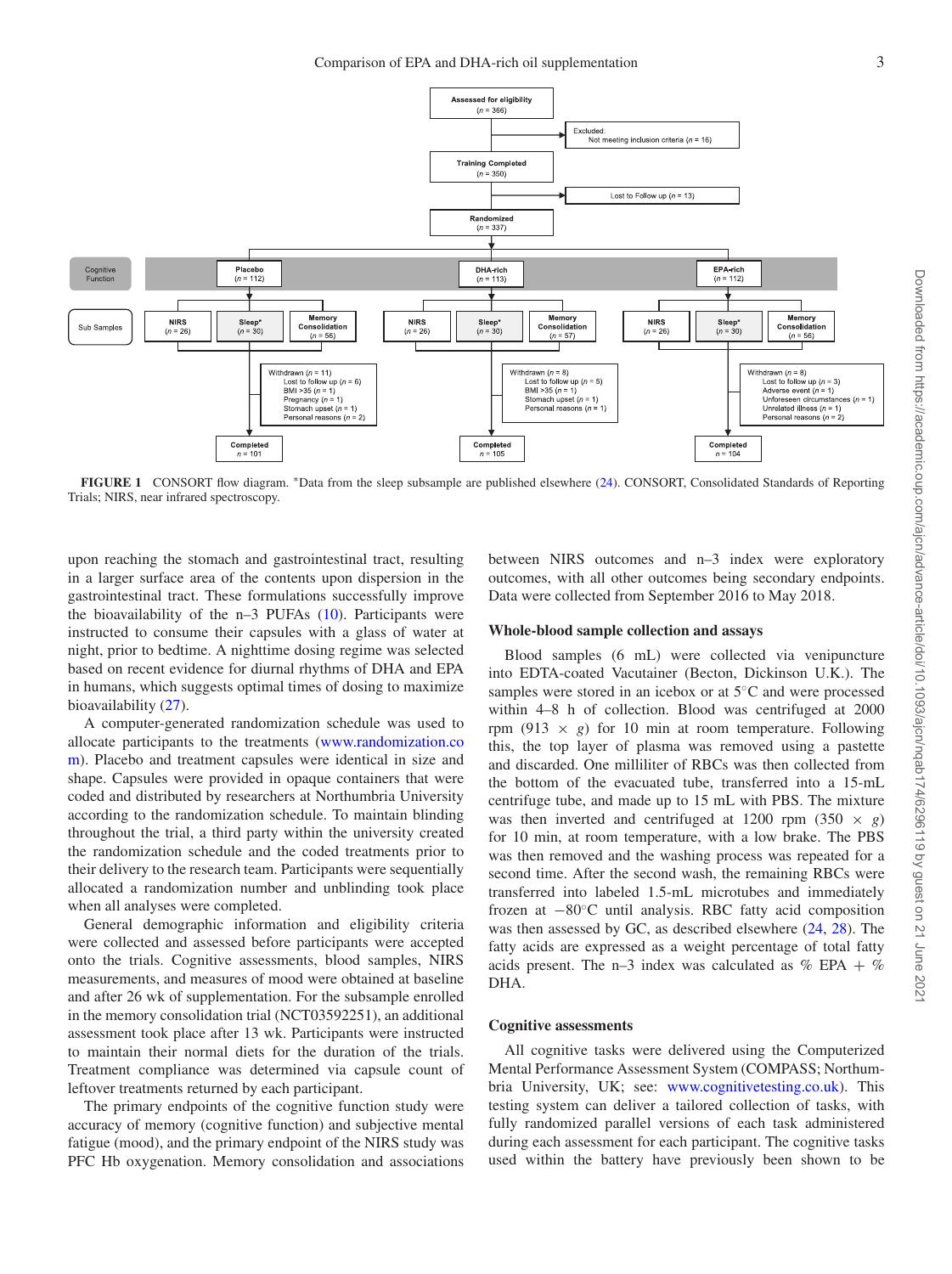<span id="page-3-0"></span>

| <b>TABLE 1</b> Baseline characteristics for the 310 subjects who completed all |  |
|--------------------------------------------------------------------------------|--|
| aspects of the cognitive function study <sup>1</sup>                           |  |

| Variable and treatment         | Mean   | SD    | $\chi^2$ or F |
|--------------------------------|--------|-------|---------------|
| Males/females, n/n             |        |       |               |
| Placebo                        | 35/66  |       |               |
| DHA-rich                       | 26/79  |       | 2.53          |
| EPA-rich                       | 33/71  |       |               |
| Age, y                         |        |       |               |
| Placebo                        | 36.63  | 7.33  |               |
| DHA-rich                       | 35.15  | 8.01  | 1.25          |
| EPA-rich                       | 35.14  | 7.88  |               |
| Systolic BP, mm Hg             |        |       |               |
| Placebo                        | 123.91 | 12.83 |               |
| DHA-rich                       | 122.90 | 12.67 | 1.09          |
| EPA-rich                       | 121.36 | 11.95 |               |
| Diastolic BP, mm Hg            |        |       |               |
| Placebo                        | 81.36  | 9.69  |               |
| DHA-rich                       | 81.40  | 10.58 | 1.53          |
| EPA-rich                       | 79.28  | 9.54  |               |
| Heart rate, beats/min          |        |       |               |
| Placebo                        | 71.94  | 11.17 |               |
| DHA-rich                       | 71.35  | 11.17 | 0.07          |
| EPA-rich                       | 71.78  | 11.92 |               |
| Weight, kg                     |        |       |               |
| Placebo                        | 73.36  | 13.58 |               |
| DHA-rich                       | 74.09  | 15.93 | 0.09          |
| EPA-rich                       | 73.30  | 14.41 |               |
| Height, cm                     |        |       |               |
| Placebo                        | 168.88 | 9.63  |               |
| DHA-rich                       | 168.86 | 8.97  | 0.17          |
| EPA-rich                       | 169.52 | 9.09  |               |
| BMI, $\text{kg/m}^2$           |        |       |               |
| Placebo                        | 25.68  | 3.95  |               |
| DHA-rich                       | 25.85  | 4.31  | 0.25          |
| EPA-rich                       | 25.44  | 4.25  |               |
| Years of education             |        |       |               |
| Placebo                        | 16.82  | 2.49  |               |
| DHA-rich                       | 16.90  | 2.59  | 0.39          |
| EPA-rich                       | 16.61  | 2.29  |               |
| Fruit and vegetables,          |        |       |               |
| self-reported no. of           |        |       |               |
| portions/d                     |        |       |               |
| Placebo                        | 3.80   | 1.77  |               |
| DHA-rich                       | 3.89   | 2.05  | 0.17          |
| EPA-rich                       | 3.95   | 1.67  |               |
| Alcohol, self-reported units/d |        |       |               |
| Placebo                        | 1.25   | 0.87  |               |
| DHA-rich                       | 1.14   | 0.83  | 1.15          |
| EPA-rich                       | 1.33   | 1.00  |               |

<span id="page-3-1"></span>1Baseline differences were assessed using separate 1-factor ANOVAs or chi-square tests; respective *F* and  $\chi^2$  values from these analyses are presented. No *F* or  $\chi^2$  values were significant at the *P* < 0.05 level. BP, blood pressure.

sensitive to a wide range of nutritional interventions, including n– 3 PUFAs [\(19\)](#page-9-17). The cognitive tasks that were completed included word recall, picture recognition, verbal fluency, simple reaction time, numeric working memory, Stroop, word recognition, serial subtract 3s and 7s, rapid visual information processing (RVIP), location learning, digit vigilance, and peg and ball. The cognitive demand battery was made up of 4 repetitions of the following tasks: serial subtract 3s, serial subtract 7s and RVIP. Outcomes from individual tasks were used to derive the following

composite cognitive domain measures: accuracy of attention, speed of attention, accuracy of memory, speed of memory, global accuracy, and global speed.

For all cognitive domains, *z* scores were calculated by pooling baseline and 26-wk data, as previously described [\(19,](#page-9-17) [22\)](#page-9-22). *z* Scores were clustered into cognitive domains as follows:

- *1*. Accuracy of attention  $= (Z-Stroop)$  accuracy  $+ Z-RVIP$ average accuracy)  $\div$  2
- 2. Speed of attention  $=$  [Z-Stroop reaction time (RT)  $+$  Z-RVIP average  $RT + Z$ -simple RT (SRT) ]  $\div$  3
- 3. Accuracy of memory  $= (Z$ -immediate word recall accuracy + Z-delayed word recall accuracy + Z-word recognition accuracy  $+$  Z-picture recognition accuracy) ÷ 4
- *4*. Speed of memory  $= (Z$ -word recognition  $RT + Z$ -picture recognition  $RT$ )  $\div$  2
- *5*. Global accuracy  $= (Z$ -immediate word recall accuracy  $+ Z$ delayed word recall accuracy  $+$  Z-word recognition  $accuracy + Z-picture recognition accuracy + Z-verbal$ fluency accuracy + Z-Stroop accuracy + Z-numneric working memory (NWM) accuracy  $+$  Z-RVIP average  $accuracy$   $\div$  8
- 6. Global speed  $=$  (Z-word recognition RT  $+$  Z-picture recognition  $RT$  + Z-Stroop  $RT$  + Z-SRT + Z-NMW  $RT + Z-RVIP$  average  $RT$ )  $\div$  6

Individual task outcomes [e.g., accuracy (percentage of correct responses made), RT (ms), false alarms (number)] were also assessed. The full battery of tasks took ∼1 h to administer. See online **Supplemental Material** under "Supplementary method, section 1.2" for detailed descriptions of each individual task.

The cognitive testing was conducted under rigorously controlled conditions (see Supplemental Material under "Supplementary method, section 1.4"). In brief, assessments at baseline and 26 wk were completed at either 07:00, 08:30, or 10:00 h. Participants were scheduled to complete the week 26 assessment at the same time as their baseline assessment, although this was not possible for a small number of participants. Participants were instructed to avoid caffeinated food and beverages for 18 h, alcohol for 24 h, and antihistamines for 48 h prior to the baseline and 26-wk assessments. Environmental factors such as noise and temperature were controlled to avoid any distraction during tests. During their screening visit, participants were instructed on the procedure for the administration of the cognitive battery and undertook a training session comprising a battery of shortened tasks where each "mini task" was completed 3 times in succession to familiarize them with the procedure for each task and 2 fulllength parallel versions of the test battery to mitigate potential learning effects. Each participant had to meet minimum speed and accuracy requirements on each task before proceeding to the intervention phase.

## **NIRS assessment**

The NIRS assessment was conducted in a subsample of 78 participants, which took place within 1.5 h of completing the cognitive assessment at baseline and 26 wk. NIRS measures were taken at rest and during completion of serial subtraction tasks of varying difficulties [3s, 7s, 17s; confirmed via "task difficulty" visual analog scale (VAS)]. Cerebral hemodynamic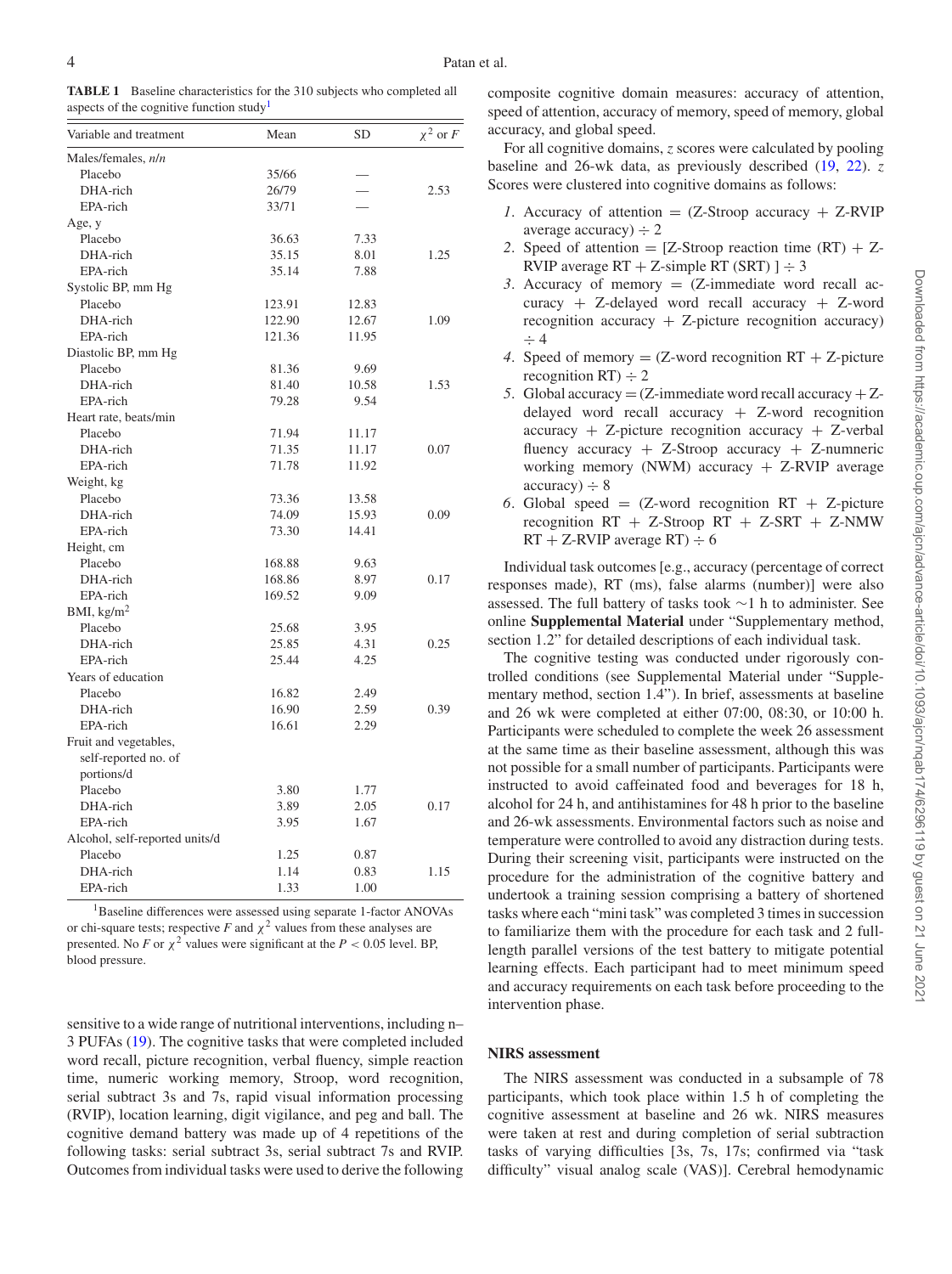response was measured using NIRS (OxiplexTS Frequency-Domain Near-Infrared Tissue Oximeter; ISS Inc.). This system provides absolute measurements of the absorption of the nearinfrared light emitted at 2 distinct wavelengths by the device, which allows for the quantification of oxygenated Hb (oxy-Hb) and deoxygenated Hb (deoxy-Hb) via their differing photonabsorption properties. These values can then be used to determine total Hb (t-Hb; oxy-Hb+deoxy-Hb) and oxygen saturation percentage (Ox%; oxy-Hb/t-Hb  $\times$  100). This system can be used for quantifying changes in hemodynamic response during both acute (i.e., changes in response to cognitive tasks) and chronic (i.e., comparing pre- and 26 wk postintervention time points) assessments.

Light was emitted at 691 and 830 nm by optical fibers glued in pairs to 4 prisms (8 fibers in total) separated from the collector bundle, which was also glued to a prism, by 2.0, 2.5, 3.0, or 3.5 cm. Each of the emitter and collector bundle prisms were embedded into a flexible polyurethane resin to form a sensor, with overall dimensions of 7.6 cm  $\times$  2.5 cm  $\times$  0.3 cm. Two identical sensors were attached to each side of the participants' foreheads and secured in place with a self-adhering bandage. The sensors were positioned so that the bottom edge was level with the top of the participants' eyebrows and the middle edge touching at the midline of the forehead. Data were collected at a rate of 5 Hz and were measured in micromolars  $(\mu M)$ . When used in this way, increases in oxy-Hb and t-Hb are usually interpreted as increased activation of the PFC [\(29\)](#page-10-2).

#### **Memory consolidation assessment**

The memory consolidation assessment was an exploratory arm of the investigation conducted in a subsample of 169 participants at baseline and 13 and 26 wk postintervention. A similar trial design to that used previously  $(30, 31)$  $(30, 31)$  $(30, 31)$  was used to measure overnight memory consolidation and was adapted within the current trial to be administered via COMPASS on a tablet computer. This involved completion of 2 learning tasks prior to going to sleep and completion of respective recall tasks the following morning. In addition, attention (simple RT, digit vigilance) and executive function (peg and ball) tasks and subjective morning alertness (VAS) were assessed upon waking, also via the tablet computer. Task details and scoring are described in full under "Supplementary method, sections 1.2.11, 1.2.12 and in **Supplementry Figure 1**".

#### **Statistical analysis**

Statistical analyses were performed with IBM SPSS statistics software (version 25; IBM Corporation). Data handling and cleaning procedures are described in full in the Supplemental Material under "Supplementary method, section 1.5." Descriptive and comparison statistics (independent *t* test, 2-tailed or chi-square test) of all baseline characteristics were based on all participants who provided data that could be analyzed (intentionto-treat population). The general statistical approach was via linear mixed models (LMMs). LMMs have several advantages over using repeated-measures ANOVA or ANCOVA including the ability to accommodate missing data points often encountered in longitudinal datasets and the ability to model nonlinear, individual characteristics [\(32\)](#page-10-5). Therefore, data were analyzed using the MIXED procedure in SPSS unless another analysis is stated. For each model, restricted maximum likelihood estimation methods were used and covariance matrix structure was chosen based on the structure that produced the lowest Schwarz's Bayesian Criterion (BIC), an indication of the best-fitting model for the data [\(33\)](#page-10-6). Changes within outcome variables during the treatment period were assessed via LMMs that adjusted for respective baseline preintervention scores. For each of the models conducted throughout the analysis, age, years in education, and baseline n–3 index were built into the model as covariates if they were identified as having a significant impact  $(P < 0.05)$ on the dependent variable, to control for the impact of these variables within the model. Participant was also entered as a random effect in each model if it lowered the BIC value, suggesting an improved model fit. Significant main or interaction effects of treatment  $(P < 0.05)$  were investigated further with Sidak-corrected comparisons to account for multiple-group comparisons. Full descriptions of each LMM are outlined in section 1.6 of the Supplementary method (Supplemental Material).

Using GPower 3.1.3, a priori sample sizes, based on ANOVA, were calculated for each study separately, based on the range of small to medium effect size estimates seen previously (e.g., [19,](#page-9-17) [34\)](#page-10-7), at 80% power and an ɑ level of 0.05. In addition, an extra 10% was added to each estimate to allow for dropouts. The total sample size for the cognitive study was 336 participants  $(f = 0.18)$ , 78 participants for the NIRS study  $(f = 0.32)$  and 168 participants for the memory consolidation study  $(f = 0.13)$ . In addition, a post hoc power calculation for the mixed-effects model analysis that was applied to the cognitive data, computed using the online program RMASS [\(www.rmass.org/\)](http://www.rmass.org/), at 80% power, an ɑ level of 0.05, a small to medium effect size, and an attrition rate of 10%, confirmed a total sample size of 300 participants [\(35\)](#page-10-8).

For the cognitive function, mood, and memory consolidation assessments, outcome data from each task and VAS were analyzed. In addition, the cognitive function data were also analyzed via the 6 cognitive domains described above.

NIRS data (Ox%, t-Hb, oxy-Hb, and deoxy-Hb) were split into 2 distinct periods: resting and active. The resting period contained the averaged data from the 5-min resting period before the cognitive tasks began and the active period consisted of the averaged data from all 3 repetitions of the serial 3s, serial 7s, and serial 17s subtraction tasks. The cognitive and subjective task difficulty data collected during the NIRS assessments consisted of the average number of correct responses, accuracy %, and task difficulty % from all 3 repetitions of the serial 3s, 7s, and 17s tasks.

Efficiency index (EI) was calculated by standardizing the raw active NIRS data (Ox%, t-Hb, oxy-Hb, and deoxy-Hb) and the accuracy % for every task during each visit to a value of 0–1  $(1 =$  the highest accuracy % or highest respective NIRS value). Once these new standardized values had been calculated, each participant's standardized NIRS value was then subtracted from their standardized accuracy % for each task. This then provided an EI score of between  $-1$  and 1 for each NIRS parameter (Ox%, t-Hb, oxy-Hb, and deoxy-Hb), with higher scores indicating greater neural efficiency. These EI calculations have been used previously as a measure of neural efficiency within a similar paradigm [\(36\)](#page-10-9).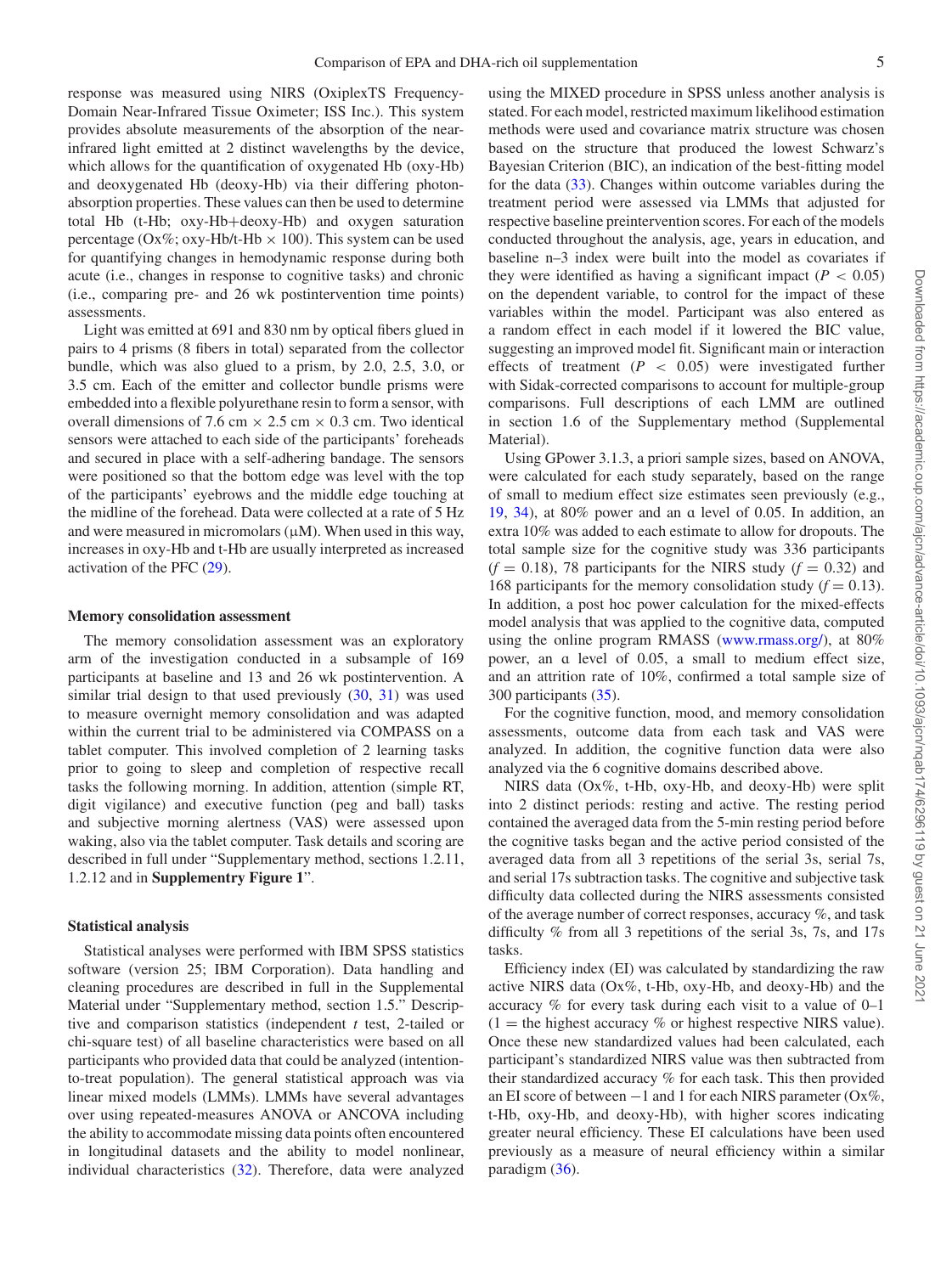<span id="page-5-4"></span>**TABLE 2** RBC fatty acid outcomes by treatment group<sup>[1](#page-5-0)</sup>

| Variable            | Baseline ( $n = 285$ ) | Week 26 $(n = 272)$ | Change <sup>2</sup> ( $n = 263$ ) | $F$ value <sup>3</sup> |
|---------------------|------------------------|---------------------|-----------------------------------|------------------------|
| % of EPA in RBCs    |                        |                     |                                   |                        |
| Placebo             | $0.88 \pm 0.32$        | $0.85 \pm 0.36$     | $-0.03 + 0.36$                    | 152.38 <sup>4</sup>    |
| DHA-rich            | $0.86 \pm 0.35$        | $2.07 \pm 0.82$     | $1.21 \pm 0.72$                   |                        |
| EPA-rich            | $0.87 \pm 0.42$        | $2.68 \pm 1.05$     | $1.87 \pm 0.98$                   |                        |
| % of DHA in RBCs    |                        |                     |                                   |                        |
| Placebo             | $4.98 \pm 1.09$        | $4.73 \pm 1.03$     | $-0.19 \pm 0.95$                  | 111.24 <sup>4</sup>    |
| DHA-rich            | $4.81 \pm 1.19$        | $7.43 \pm 1.57$     | $2.61 \pm 1.56$                   |                        |
| EPA-rich            | $5.00 \pm 1.26$        | $6.03 \pm 1.05$     | $1.04 \pm 1.16$                   |                        |
| n-3 Index (EPA+DHA) |                        |                     |                                   |                        |
| Placebo             | $5.86 \pm 1.28$        | $5.58 \pm 1.21$     | $-0.21 + 1.12$                    | 134.75 <sup>4</sup>    |
| DHA-rich            | $5.68 \pm 1.41$        | $9.50 \pm 2.25$     | $3.81 \pm 2.04$                   |                        |
| EPA-rich            | $5.87 \pm 1.52$        | $8.71 \pm 1.80$     | $2.91 \pm 1.84$                   |                        |

<span id="page-5-0"></span><sup>1</sup>Means  $\pm$  SDs of the raw blood data are presented for DHA, EPA, and n–3 index at baseline, week 26, and change values.

<span id="page-5-1"></span><sup>2</sup>Change values are only calculated for those participants who successfully provided data at both baseline and week 26.

<sup>3</sup>F values for change data from 1-factor ANOVA are presented.

 $^{4}P < 0.001$ .

<span id="page-5-3"></span><span id="page-5-2"></span>The models used to analyze the cognitive function trial data consisted of treatment (DHA-rich, EPA-rich, placebo). The models used to analyze the NIRS data consisted of treatment (DHA-rich, EPA-rich, placebo), hemisphere (left, right), task (3s, 7s, 17s), and task randomization order [\(1–6\)](#page-9-0). The models used to analyze the memory consolidation trial data consisted of treatment (DHA-rich, EPA-rich, placebo) and visit (week 13 or week 26). Respective baseline values were also entered into every model as a covariate. Full descriptions of the fixed factors and covariates appearing in each respective model are reported in full in the Supplemental Material under "Supplementary methods, section 1.6."

The primary focus of all analyses was placebo comparisons with both the DHA- and EPA-rich treatments. However, the design of each of the trials also offered the opportunity to compare the effects of the 2 active treatments. Therefore, comparisons between placebo and the active treatment groups, as well as comparisons between the 2 active groups, are reported.

## **Exploratory NIRS correlations**

Pearson's bivariate correlations were conducted post hoc to further explore the relation between n–3 index and NIRS outcomes. Correlations were therefore conducted between n–3 index and NIRS measures (Ox%, t-Hb, oxy-Hb, and deoxy-Hb) during each of the subtraction tasks (3s, 7s, or 17s), for each hemisphere (left or right) and for each of the visits (baseline or week 26).

# **Results**

Overall, of the 337 participants who were randomly assigned to treatments, 27 were lost to follow-up or discontinued the intervention for various reasons  $(n = 11)$  in the placebo group,  $n = 8$  in the DHA-rich group,  $n = 8$  in the EPA-rich group) [\(Figure 1\)](#page-2-0). The main cognitive function analysis was conducted in 310 participants ( $n = 101$  in the placebo group,  $n = 105$  in the DHA-rich group,  $n = 104$  in the EPA-rich group) for whom baseline and end data were available. For the NIRS subsample, the final analysis was conducted in 75 participants  $(n = 25$  in the placebo group,  $n = 25$  in the DHA-rich group,  $n = 25$  in the EPA-rich group) for whom baseline and end data were available. For the memory consolidation subsample, the final analysis was conducted in 155 participants for whom baseline and data from at least 1 of the postintervention assessments (week 13 or 26) were available  $(n = 51$  in the placebo group,  $n = 51$  in the DHA-rich group,  $n = 53$  in the EPA-rich group). Baseline characteristics of participants are summarized in [Table 1.](#page-3-0) No significant differences between the treatment groups were identified for any of the baseline demographics.

For participants who completed the trial, compliance was high in all 3 groups (96.06% placebo, 97.43% DHA-rich, 96.57% EPA-rich) with 1-factor ANOVA identifying no significant differences for compliance percentage by treatment group [*F*(2,306)  $= 1.39$ ,  $P = 0.250$ . A chi-square test was also conducted on the responses to the treatment guess questionnaire that was completed at the end of the final visit and revealed no significant differences in participants' ability to correctly identify whether they had been administered an active or placebo treatment between the 3 groups  $[\chi^2(2) = 1.52, P = 0.467]$ . Analysis of RBC fatty acid profiles further supports the compliance data (**[Table 2](#page-5-4)**).

A similar number of adverse events was reported in each group (placebo,  $n = 15$ ; DHA,  $n = 20$ ; EPA,  $n = 17$ ). Most of these were mild ailments (e.g., headache, aches and pains, common cold). Ten participants reported gastrointestinal issues (placebo,  $n = 3$ ; DHA,  $n = 5$ ; EPA,  $n = 2$ ). One participant was withdrawn due to pregnancy. Adverse events resulting in participant withdrawal are shown in [Figure 1.](#page-2-0)

# **Cognition**

A significant effect of treatment for global accuracy was identified  $[F(2, 215) = 4.82, P = 0.009]$ , with post hoc comparisons identifying significantly more accurate scores in the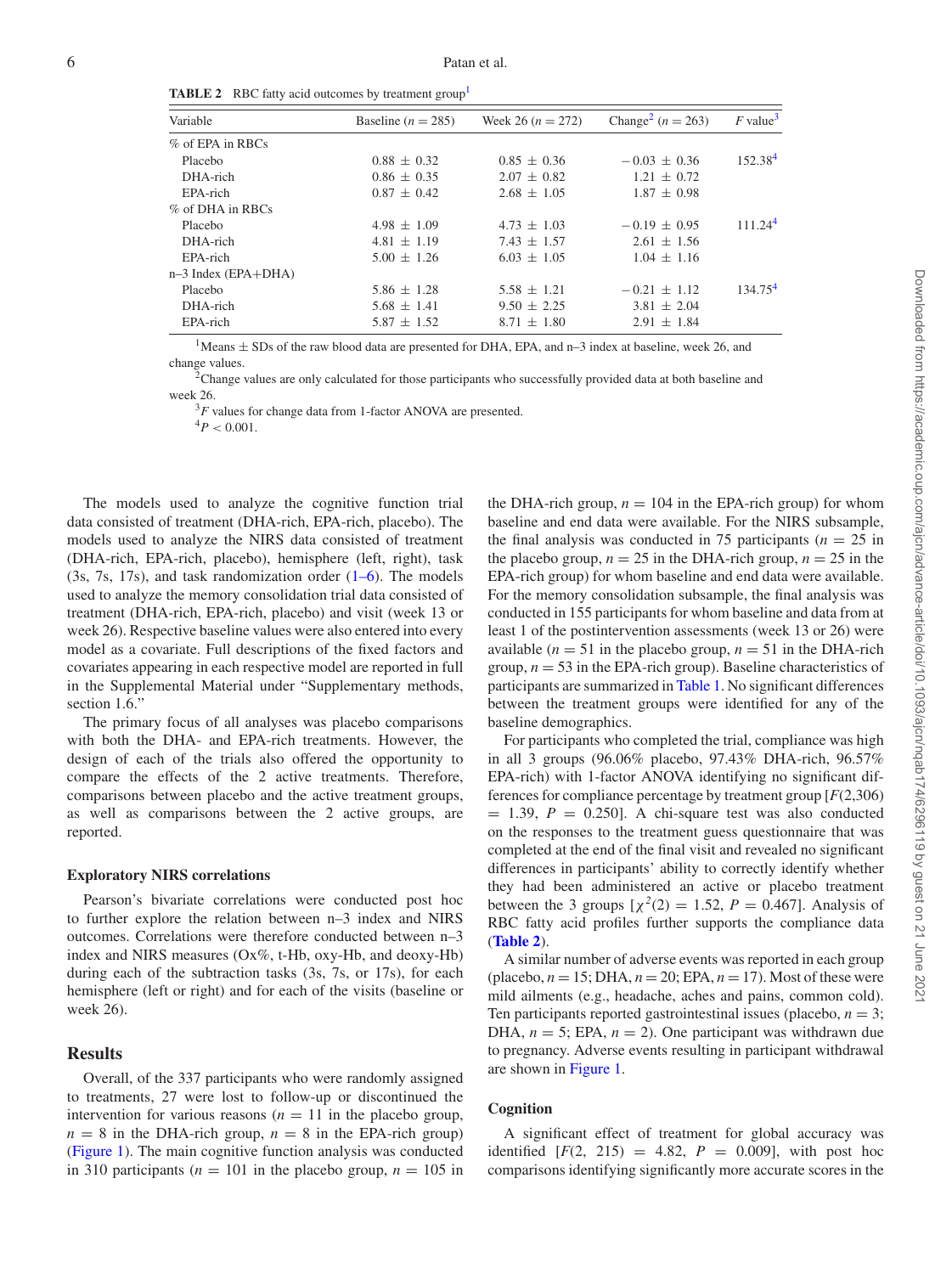<span id="page-6-0"></span>

**FIGURE 2** Estimated marginal means ± SEs from LMM analysis for post-dose (A) global accuracy (average standardized % accuracy scores across all cognitive tasks), (B) global speed (average standardized reaction time across all cognitive tasks), and (C) accuracy of memory (average standardized % accuracy across all the memory tasks).  $*P < 0.05$ . LMM, linear mixed model.

EPA-rich group (estimated marginal mean  $[EMM] = 0.17; 95\%$  $CI = 0.09, 0.24$ ) compared with both the placebo (EMM = 0.03;  $95\%$  CI =  $-0.04$ ,  $0.11$ ;  $P = 0.044$ ) and DHA-rich (EMM = 0.01; 95% CI =  $-0.07$ , 0.09;  $P = 0.013$ ) groups (**[Figure 2](#page-6-0)**A).

In addition, a significant effect of treatment for global speed was identified  $[F(2, 255) = 5.74, P = 0.004]$ , with post hoc comparisons identifying significantly faster reaction times in the EPA-rich group (EMM =  $-0.15$ ; 95% CI =  $-0.22$ ,  $-0.07$ ) compared with the placebo group (EMM =  $0.03$ ; 95% CI =  $-0.05$ , 0.10;  $P = 0.003$ ) and a trend towards significantly faster reaction times compared with the DHA-rich groups (EMM = −0.03; 95% CI = −0.10, 0.05; *P* = 0.062) [\(Figure 2B](#page-6-0)).

A significant effect of treatment for accuracy of memory was identified [*F*(2, 290) = 3.28, *P* = 0.039], with post hoc comparisons showing significantly higher accuracy in the

<span id="page-6-1"></span>

**FIGURE 3** Estimated marginal means  $\pm$  SEs from LMM analysis for word recognition RT during the learning trials. ∗*P* < 0.05. LMM, linear mixed model; RT, reaction time.

EPA-rich group (EMM =  $0.66$ ; 95% CI = 0.26, 1.06) compared with the DHA-rich group (EMM =  $-0.08$ , 95% CI =  $-0.49$ ,  $0.33; P = 0.034$ ) [\(Figure 2C](#page-6-0)).

## **Cognition: exploratory analysis**

#### *Learning and recall.*

A significant main effect of treatment for word recognition was identified  $[F(2, 1306.00) = 4.42, P = 0.012]$ , with post hoc comparisons identifying the DHA-rich (EMM  $= 851.67$ ; 95% CI = 836.39, 866.94;  $P = 0.009$ ) but not the EPA-rich (EMM = 869.23; 95% CI = 854.52, 883.94; *P* = 0.281) group as having significantly faster RTs during the word learning trials compared with placebo (EMM = 885.18; 95% CI = 869.64, 900.72) (**[Figure 3](#page-6-1)**). No other significant effects of treatment or significant interaction effects between treatment and visit were identified for any of the other outcomes from the learning or recall tasks.

#### *Morning cognitive performance.*

There were no significant main effects of treatment or significant interactions between treatment and visit for any of the cognitive tasks.

#### **Mood**

There were no significant effects of treatment for subjective mood.

## **PFC Hb oxygenation**

## *NIRS: resting period.*

There were no significant main or interaction effects of treatment on PFC Hb oxygenation during the resting period.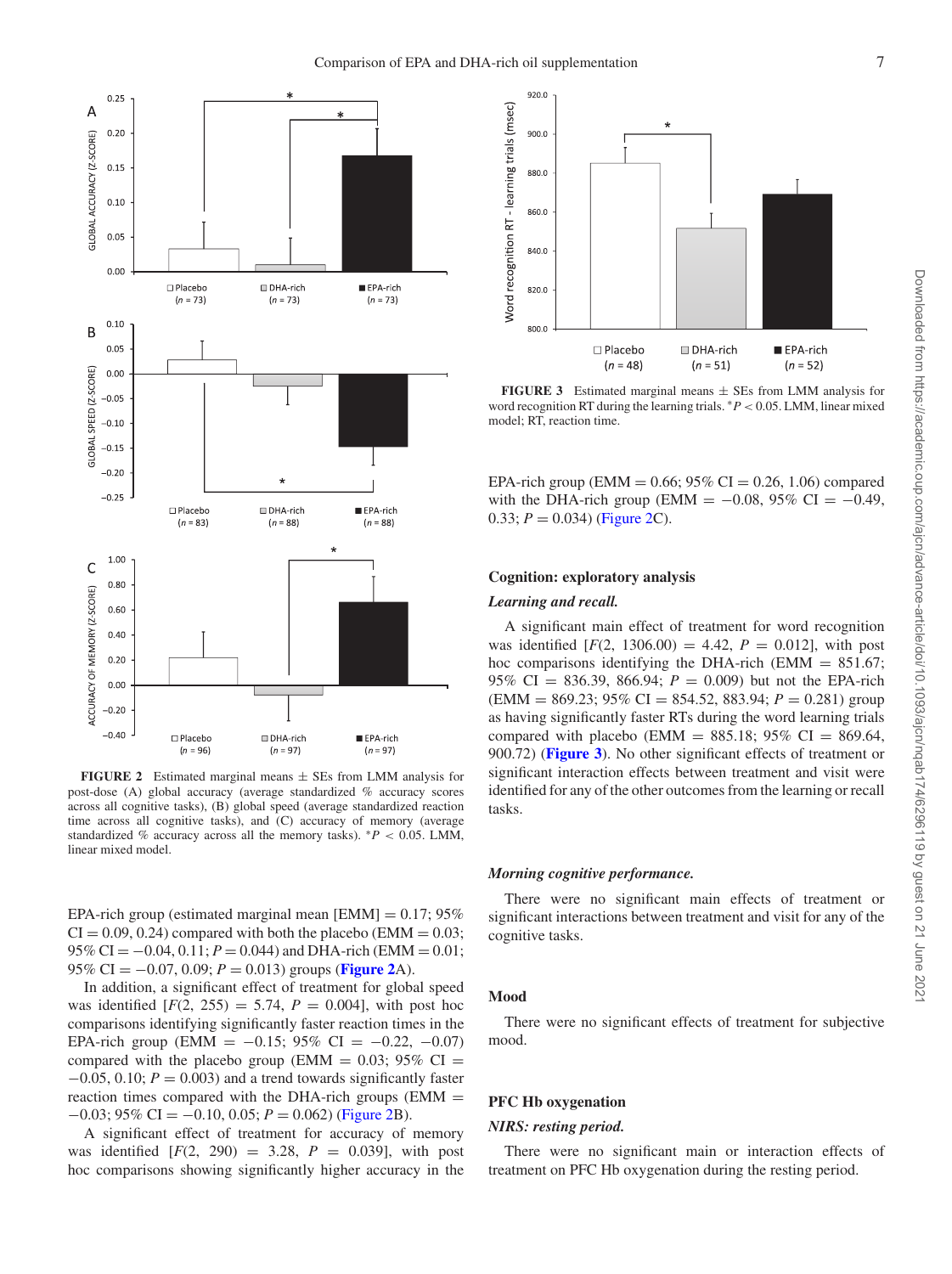<span id="page-7-0"></span>

**FIGURE 4** Estimated marginal means  $\pm$  SEs from LMM analysis for post-dose quantities (μM) of oxy-Hb, in the right PFC, during the serial subtraction tasks. In the right hemisphere, placebo vs, DHA-rich ( $P = 0.060$ ); placebo vs, EPA-rich ( $P = 0.082$ ). LMM, linear mixed model; Oxy-Hb, oxygenated hemoglobin; PFC, prefrontal cortex.

#### *NIRS: active period.*

A significant interaction between treatment and hemisphere was identified for oxy-Hb  $[F(2, 256.55) = 4.95, P = 0.008]$ , with both the EPA (EMM = 24.97  $\mu$ M; 95% CI = 23.35, 26.59  $\mu$ M; *P* = 0.082) and DHA (EMM = 24.62  $\mu$ M; 95% CI = 22.75, 26.48  $\mu$ M;  $P = 0.060$ ) groups showing a trend towards significantly lower oxy-Hb in the right hemisphere compared with the placebo group (EMM = 27.36  $\mu$ M; 95% CI = 25.73, 28.98 μM) during completion of the subtraction tasks (**[Figure 4](#page-7-0)**). A significant interaction between treatment and hemisphere was also identified for t-Hb  $[F(2,251.24) = 3.65, P = 0.027]$ ; however, post hoc comparisons revealed no significant group differences.

#### *NIRS: serial subtraction and VAS analysis.*

There were no significant main or interaction effects of treatment for the serial subtraction tasks. However, a significant effect of treatment was identified for ratings of subjective task difficulty  $[F(2, 56.99) = 3.91, P = 0.026]$ , with the DHA-rich (EMM = 50.18; 95% CI = 45.58, 54.86) group rating the tasks more difficult than the placebo group ( $EMM = 42.01$ ; 95 CI = 38.06, 45.95; *P* = 0.028).

## *NIRS: EI.*

No significant main effect of treatment or interactions between treatment and any other factors were identified.

# **NIRS: exploratory analysis**

Pearson's bivariate correlations identified significant negative correlations at both baseline and week 26 assessments, in the right hemisphere, between oxy-Hb and n–3 index during completion of the serial 3s (baseline:  $r = -0.27$ ,  $P = 0.024$ ; week 26:  $r =$ −0.25, *P* = 0.048), serial 7s (baseline: *r* = −0.28, *P* = 0.017; week 26:  $r = -0.25$ ,  $P = 0.041$ ), and serial 17s (baseline: *r* = −0.29, *P* = 0.013; week 26: *r* = −0.26, *P* = 0.038) tasks (**[Figure 5](#page-8-0)**). Using Fisher's Z-transformation to compare baseline and week 26 correlations [\(37\)](#page-10-10), no significant differences were observed for any of the subtraction tasks between time

points (serial 3s: Fisher's  $Z = -0.13$ ,  $P = 0.448$ ; serial 7s: Fisher's Z =  $-0.20$ ,  $P = 0.422$ ; serial 17s: Fisher's Z =  $-0.20$ ,  $P = 0.422$ ). No significant correlations were identified in the left hemisphere.

## **Discussion**

The results of the current research reveal that 26 wk of supplementation with EPA-rich oil improved global cognitive function in terms of both speed and accuracy, compared with placebo and DHA-rich oil. EPA-rich oil also significantly increased the accuracy of performing all the memory tasks compared with the DHA-rich oil. Compared with placebo, DHArich oil improved RT during word recognition compared with placebo during the learning phase of the overnight memory consolidation tasks. With regard to the cerebral blood flow parameters, both the EPA- and DHA-rich oils showed trends towards lower oxy-Hb in the right PFC during completion of serial subtraction tasks. There were no significant effects of either treatment on mood, learning-memory recall tasks, waking cognitive performance, or morning alertness.

To our knowledge, the current trial is the first to investigate and identify significant improvements in healthy young adults in both global accuracy and speed of cognitive function following supplementation with EPA-enriched oil compared with placebo. These results extend previous findings in healthy older adults, where observational data have revealed a positive relation between EPA status and global cognitive function [\(38,](#page-10-11) [39\)](#page-10-12), and beneficial effects of EPA-rich treatments on executive functions have also been observed  $(40)$ . Collectively, these findings are interesting as they suggest that, although EPA is stored in the brain in low amounts  $(41)$ , it may still play an important role in higher-order cognitive functions, as has been suggested previously [\(13\)](#page-9-11). In contrast, and somewhat surprisingly, these beneficial effects were not seen following the DHA-rich oil, where improvements to cognition were limited to improved word recognition RTs during the learning phase of the overnight memory consolidation tasks. In fact, direct comparisons between the active treatments revealed that global speed and accuracy and accuracy of memory were improved following the EPA-rich oil in comparison to the DHA-rich oil. These results indicate that supplementation with EPA over DHA may be more beneficial in healthy young adults in terms of cognitive outcomes. It also demonstrates that the ratio of EPA and DHA in the investigational treatments provided to participants could be an important consideration that can greatly influence study outcomes. Given the emphasis on DHA in the literature to date, if supplementation with DHA is indeed less relevant in healthy young populations, this may in part explain the limited effects that have been reported previously  $(4, 6)$  $(4, 6)$  $(4, 6)$ .

Controlled trials published by our laboratory and others have sought to develop the hypothesis that the effects of n– 3 PUFAs on cognitive function in humans are at least in part underpinned by their effects on cerebrovascular perfusion and/or neurovascular coupling. Interestingly, whereas previous trials have demonstrated an increase in localized cerebral blood flow  $(4, 17)$  $(4, 17)$  $(4, 17)$  or cerebrovascular reactivity  $(15)$  following n-3 PUFAs, the current data reveal a trend towards decreased quantities of oxy-Hb in the right PFC during performance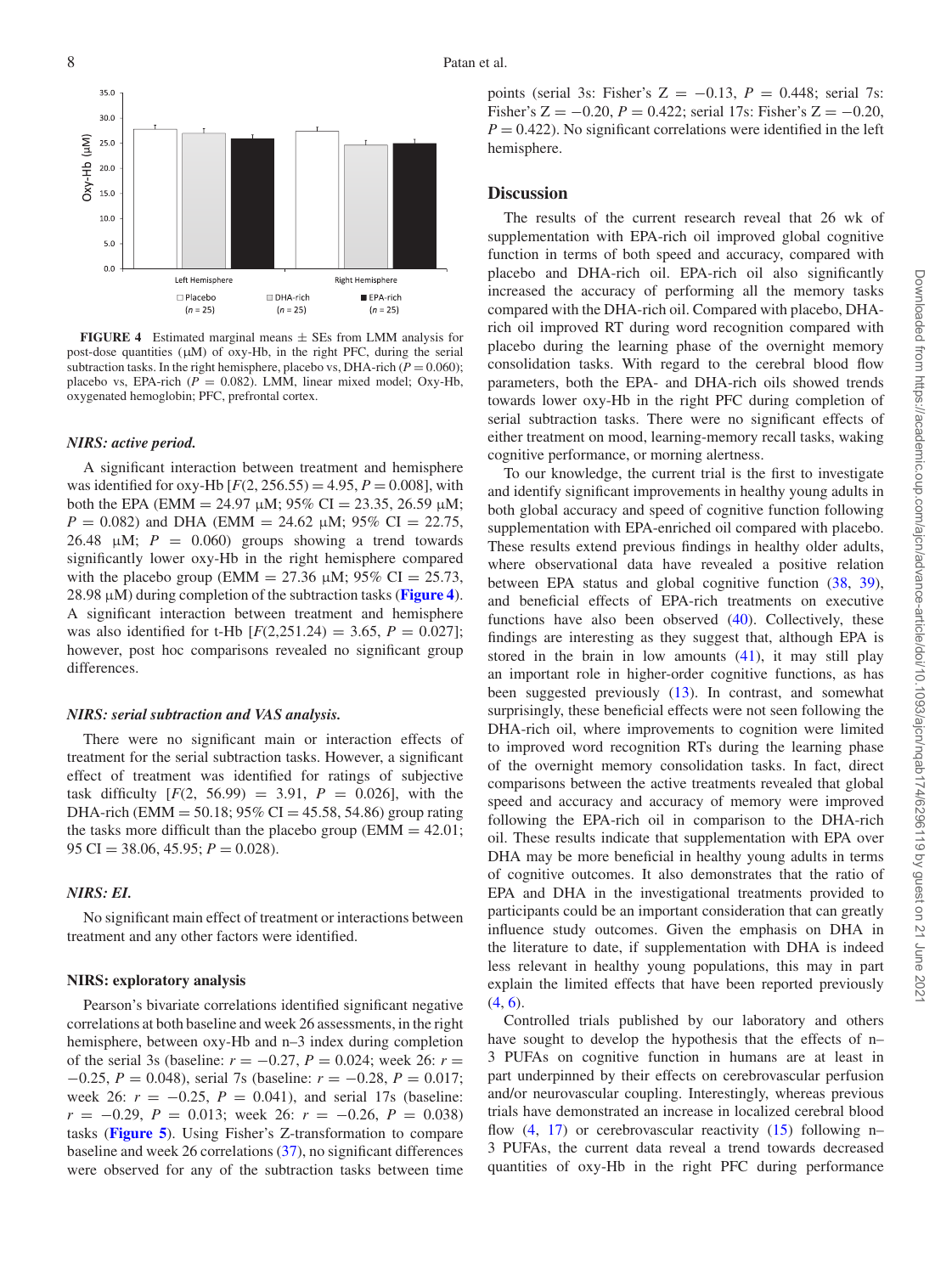<span id="page-8-0"></span>

**FIGURE 5** Pearson's bivariate correlations during the serial subtraction tasks between oxy-Hb quantities (μM) in the right PFC and n–3 index at baseline  $(n = 78)$  and week 26  $(n = 75)$ . Oxy-Hb, oxygenated hemoglobin; PFC, prefrontal cortex.

of serial subtraction tasks following both active treatments compared with placebo. As increases in oxy-Hb are usually interpreted as augmented activation within the brain region where the measurement is being made  $(16)$ , the trend towards decreased quantities of oxy-Hb observed here suggests that there was less activation in the PFC during completion of the serial subtraction tasks. However, as this comparative reduction in activation had no associated cost on performance during the serial subtraction tasks, these findings could be interpreted within a neural efficiency framework. The neural efficiency hypothesis proposes that the inverse relation between total cortical activation and intelligence results from more focused cortical activation and strengthened communication between brain regions [\(42\)](#page-10-15). Interestingly, the exploratory correlations between the n–3 index and NIRS parameters revealed inverse associations, even prior to treatment, again suggestive of enhanced efficiency with increased n–3 PUFA status. These findings are somewhat at odds with what has been reported previously, as the only other trials to our knowledge that have directly compared the effects of EPAand DHA-enriched treatments on concurrent brain activity and cognitive function found evidence of increased neural efficiency following oils enriched with EPA but not DHA  $(11, 12)$  $(11, 12)$  $(11, 12)$ . This may be due to any number of factors, including important differences in the measurement techniques used (visual evoked potentials, fMRI) and treatment duration (4 wk, 30 d). However, it is important to note that the current trial revealed statistical trends only and the suggested effects should be verified with further investigation.

Taking the findings from the current NIRS assessments at face value, we found no evidence of a difference between the treatments on these outcomes, which fits with previous evidence that supports a role for both EPA and DHA in modulating cerebrovascular function (e.g., [15,](#page-9-9) [17\)](#page-9-10). Comparing this with the observed differences on the cognitive measures, it follows that other mechanisms unique to the actions of EPA must underpin these disparate effects. Possibilities here include the displacement of membrane-bound arachidonic acid (20:4n−6) by EPA and subsequent attenuation of the production of proinflammatory eicosanoids [\(43\)](#page-10-16), its effects on mitochondrial metabolism [\(11\)](#page-9-9), or indeed another mechanism not currently fully understood.

With regard to memory consolidation, we observed no effects of EPA- or DHA-rich oil during completion of the recall tasks, implemented as a proxy measure of overnight memory consolidation. These findings seem to be at odds with previous in vitro and in vivo research, which identifies positive effects of n– 3 PUFAs on long-term potentiation (LTP) and synaptic plasticity [\(44,](#page-10-17) [45\)](#page-10-18), as well as on learning memory tasks in humans [\(20–23\)](#page-9-18). We aimed to gather learning-memory data as only a small number of trials have used learning-memory tasks likely to induce LTP and memory consolidation. While we observed an improvement in RT following the DHA-rich oil during the learning phase of the word recognition task, the null recall results do appear to contradict the limited previous findings [\(20,](#page-9-18) [21,](#page-9-24) [23\)](#page-9-25). These disparate findings may be due to possible limitations of the novel overnight recall protocol used here, such as the use of COMPASS in a nonlaboratory environment where participants might not have been free from distraction, or the learning tasks themselves, which have not previously been used to assess learning over an extended period, for example.

The current trial addresses several limitations that have been present in previous controlled trials with regard to sample size, supplementation period, and dosage [\(4,](#page-9-3) [5,](#page-9-4) [7,](#page-9-5) [8\)](#page-9-6). We also implemented standardized computerized cognitive testing, SMEDS-formulated treatments to improve bioavailability, and a protocol that allowed for a direct comparison of the effects of oils rich in both EPA and DHA across a range of different outcomes. With regard to cognition, our results suggest that, at the doses provided, EPA is more beneficial than DHA in healthy, young adults. One consideration here is the nature of the participants included in the trial, who were indeed healthy and, on average, did not have a very low n–3 status ( $\leq$ 4%) at baseline [\(46\)](#page-10-19). A recent systematic review recommends recruiting participants with an n– 3 index of <6% into trials of n–3 PUFAs [\(47\)](#page-10-20), whereas another concluded that n–3 PUFA supplementation may only benefit those who are deficient in them to start with [\(6\)](#page-9-23). Over one-third of participants exceeded the recommended index of 6% at baseline, which may comprise a limitation of the trial. Taking baseline n–3 PUFA status of the trial participants together with the disparate findings for the 2 enriched oils, one could perhaps conclude that supplementation with DHA specifically is less relevant in healthy adults who do not have a very low n–3 PUFA status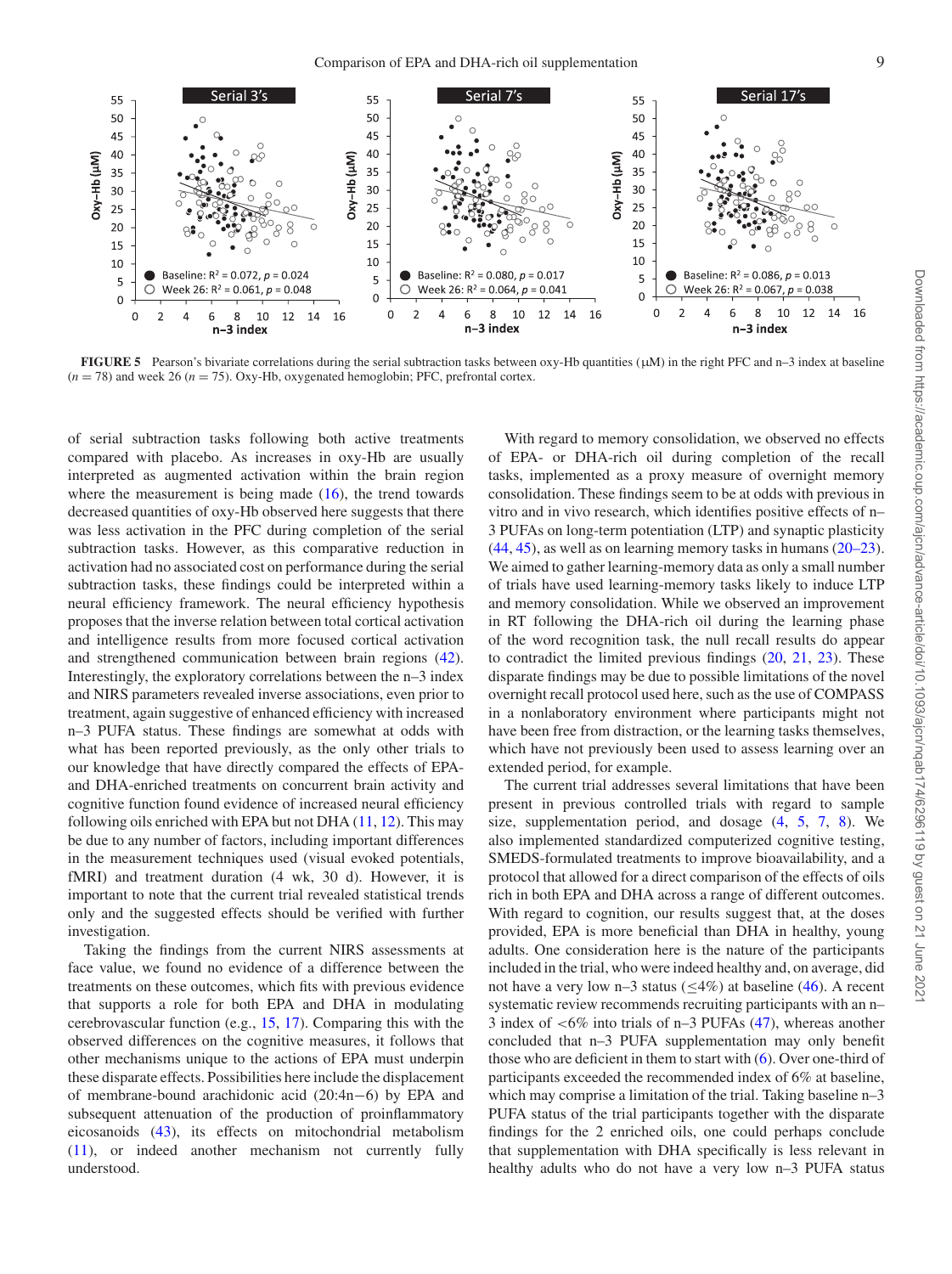or that a higher dose of DHA must be administered in order to achieve an effect on cognition. This may be the reason why we found null results in the DHA group, compared with the positive effects reported by Stonehouse et al. [\(19\)](#page-9-17), who assessed cognitive function following 6 mo of daily supplementation with 1.16 g  $DHA + 0.17$  g EPA using a similar battery of tasks and composite scores. Finally, as a recent systematic review has identified sex as an influencing factor on human n–3 PUFA concentrations [\(48\)](#page-10-21), it may be useful for future trials to consider including sex as an independent variable as standard, as has been done previously [\(15,](#page-9-13) [19\)](#page-9-17).

In conclusion, EPA-rich oil improved global cognitive function in healthy young adults who habitually consume low amounts of oily fish. The findings also provide further evidence that supplementation with both EPA and DHA may positively influence neural efficiency, although these results need further exploration. Overall, the findings highlight unique and overlapping functions of EPA and DHA, which future trials should seek to compare further with regard to optimal health benefits.

We thank Hannah Avery and Ellen Smith for their assistance in collecting the blood samples. We also thank Annette West and Chris Gelauf who carried out the fatty acid analysis, as well as Per-Olof Larsson for his support throughout the project.

The authors' responsibilities were as follows—PAJ, MJP, DOK, CH, and SOH: conceived and designed the study; MJP, JK, and JF: collected the data; MJP, PAJ, and PCC: analyzed the data; and all authors: contributed to preparing the first draft and read and approved the final manuscript. CH and SOH are employees of BASF AS. PCC is an advisor to and has received funding from BASF AS. The other authors report no conflicts of interest.

# **Data Availability**

Data described in the manuscript, code book, and analytic code will be made available upon request pending application and approval.

## **References**

- <span id="page-9-0"></span>1. Masana MF, Koyanagi A, Haro JM, Tyrovolas S. *n*-3 Fatty acids, Mediterranean diet and cognitive function in normal aging: a systematic review. Exp Gerontol 2017;91:39–50.
- <span id="page-9-1"></span>2. Adjepong M, Yakah W, Harris WS, Annan RA, Pontifex MB, Fenton JI. Whole blood *n*-3 fatty acids are associated with executive function in 2-6-year-old northern Ghanaian children. J Nutr Biochem 2018;57: 287–93.
- <span id="page-9-2"></span>3. Pot GK, Prynne CJ, Roberts C, Olson A, Nicholson SK, Whitton C, Teucher B, Bates B, Henderson H, Pigott S, et al. National Diet and Nutrition Survey: fat and fatty acid intake from the first year of the rolling programme and comparison with previous surveys. Br J Nutr 2012;107(3):405–15.
- <span id="page-9-3"></span>4. Rangel-Huerta OD, Gil A. Effect of omega-3 fatty acids on cognition: an updated systematic review of randomized clinical trials. Nutr Rev 2018;76(1):1–20.
- <span id="page-9-4"></span>5. Stonehouse W. Does consumption of LC omega-3 PUFA enhance cognitive performance in healthy school-aged children and throughout adulthood? Evidence from clinical trials. Nutrients 2014;6(7): 2730–58.
- <span id="page-9-23"></span>6. Cooper RE, Tye C, Kuntsi J, Vassos E, Asherson P. Omega-3 polyunsaturated fatty acid supplementation and cognition: a systematic review and meta-analysis. J Psychopharmacol 2015;29(7): 753–63.
- <span id="page-9-5"></span>7. Meldrum SJ, Smith MA, Prescott SL, Hird K, Simmer K. Achieving definitive results in long-chain polyunsaturated fatty acid supplementation trials of term infants: factors for consideration. Nutr Rev 2011;69(4):205–14.
- <span id="page-9-6"></span>8. Yurko-Mauro K, Alexander DD, Van Elswyk ME. Docosahexaenoic acid and adult memory: a systematic review and meta-analysis. PLoS One 2015;10(3):e0120391. doi: 10.1371/journal.pone.0120391.
- <span id="page-9-7"></span>9. Maki KC, Palacios OM, Buggia MA, Trivedi R, Dicklin MR, Maki CE. Effects of a self–micro-emulsifying delivery system formulation versus a standard  $\omega$ -3 acid ethyl ester product on the bioavailability of eicosapentaenoic acid and docosahexaenoic acid: a study in healthy men and women in a fasted state. Clin Ther 2018;40(12):2065–76.
- <span id="page-9-8"></span>10. West AL, Kindberg GM, Hustvedt SO, Calder PC. A novel self-microemulsifying delivery system enhances enrichment of eicosapentaenoic acid and docosahexaenoic acid after single and repeated dosing in healthy adults in a randomized trial. J Nutr 2018;148(11): 1704–15.
- <span id="page-9-9"></span>11. Bauer I, Hughes M, Rowsell R, Cockerell R, Pipingas A, Crewther S, Crewther D. Omega-3 supplementation improves cognition and modifies brain activation in young adults. Hum Psychopharmacol Clin Exp 2014;29(2):133–44.
- <span id="page-9-10"></span>12. Bauer I, Crewther DP, Pipingas A, Rowsell R, Cockerell R, Crewther SG. Omega-3 fatty acids modify human cortical visual processing a double-blind, crossover study. PLoS One 2011;6(12):e28214. doi: 10.1371/journal.pone.0028214.
- <span id="page-9-11"></span>13. Bauer I, Crewther S, Pipingas A, Sellick L, Crewther D. Does omega-3 fatty acid supplementation enhance neural efficiency? A review of the literature. Hum Psychopharmacol Clin Exp 2014;29(1):8–18.
- <span id="page-9-12"></span>14. Konagai C, Yanagimoto K, Hayamizu K, Han L, Tsuji T, Koga Y. Effects of krill oil containing n-3 polyunsaturated fatty acids in phospholipid form on human brain function: a randomized controlled trial in healthy elderly volunteers. Clin Intervent Aging 2013;8:1247– 57.
- <span id="page-9-13"></span>15. Howe PRC, Evans HM, Kuszewski JC, Wong RHX. Effects of long chain omega-3 polyunsaturated fatty acids on brain function in mildly hypertensive older adults. Nutrients 2018;10(10):1413. doi: 10.3390/nu10101413.
- <span id="page-9-14"></span>16. Jackson PA, Reay JL, Scholey AB, Kennedy DO. DHA-rich oil modulates the cerebral haemodynamic response to cognitive tasks in healthy young adults: a near infrared spectroscopy pilot study. Br J Nutr 2012;107(8):1093–8.
- <span id="page-9-15"></span>17. Jackson PA, Reay JL, Scholey AB, Kennedy DO. Docosahexaenoic acid-rich fish oil modulates the cerebral hemodynamic response to cognitive tasks in healthy young adults. Biol Psychol 2012;89(1): 183–90.
- <span id="page-9-16"></span>18. Jackson PA, Deary ME, Reay JL, Scholey AB, Kennedy DO. No effect of 12 weeks' supplementation with 1 g DHA-rich or EPA-rich fish oil on cognitive function or mood in healthy young adults aged 18–35 years. Br J Nutr 2012;107(8):1232–43.
- <span id="page-9-17"></span>19. Stonehouse W, Conlon CA, Podd J, Hill SR, Minihane AM, Haskell C, Kennedy D. DHA supplementation improved both memory and reaction time in healthy young adults: a randomized controlled trial. Am J Clin Nutr 2013;97(5):1134–43.
- <span id="page-9-18"></span>20. Dalton A, Wolmarans P, Witthuhn RC, van Stuijvenberg ME, Swanevelder SA, Smuts CM. A randomised control trial in schoolchildren showed improvement in cognitive function after consuming a bread spread, containing fish flour from a marine source. Prostaglandins Leukotrienes Essent Fatty Acids 2009;80(2-3):143–9.
- <span id="page-9-24"></span>21. Yurko-Mauro K, McCarthy D, Rom D, Nelson EB, Ryan AS, Blackwell A, Salem N, Stedman M, Beneficial effects of docosahexaenoic acid on cognition in age-related cognitive decline. Alzheimers Dementia 2010;6(6):456–64.
- <span id="page-9-22"></span>22. Dangour AD, Allen E, Elbourne D, Fasey N, Fletcher AE, Hardy P, Holder GE, Knight R, Letley L, Richards M. Effect of 2-y n− 3 longchain polyunsaturated fatty acid supplementation on cognitive function in older people: a randomized, double-blind, controlled trial. Am J Clin Nutr 2010;91(6):1725–32.
- <span id="page-9-25"></span>23. Kuelzow N, Witte AV, Kerti L, Grittner U, Schuchardt JP, Hahn A, Floeel A. Impact of omega-3 fatty acid supplementation on memory functions in healthy older adults. J Alzheimers Dis 2016;51(3):713–25.
- <span id="page-9-19"></span>24. Patan MJ, Kennedy DO, Husberg C, Hustvedt SO, Calder PC, Middleton B, Khan J, Forster J, Jackson PA. Differential Effects of DHA-and EPA-rich oils on sleep in healthy young adults: a randomized controlled trial. Nutrients 2021;13(1):248.
- <span id="page-9-20"></span>25. Salthouse TA. When does age-related cognitive decline begin? Neurobiol Aging 2009;30(4):507–14.
- <span id="page-9-21"></span>26. Benisek D, Bailey-Hall E, Oken H, Masayesva S, Arterburn L. Validation of a simple food frequency questionnaire as an indicator of long chain omega-3 intake. Inform 2002;96.